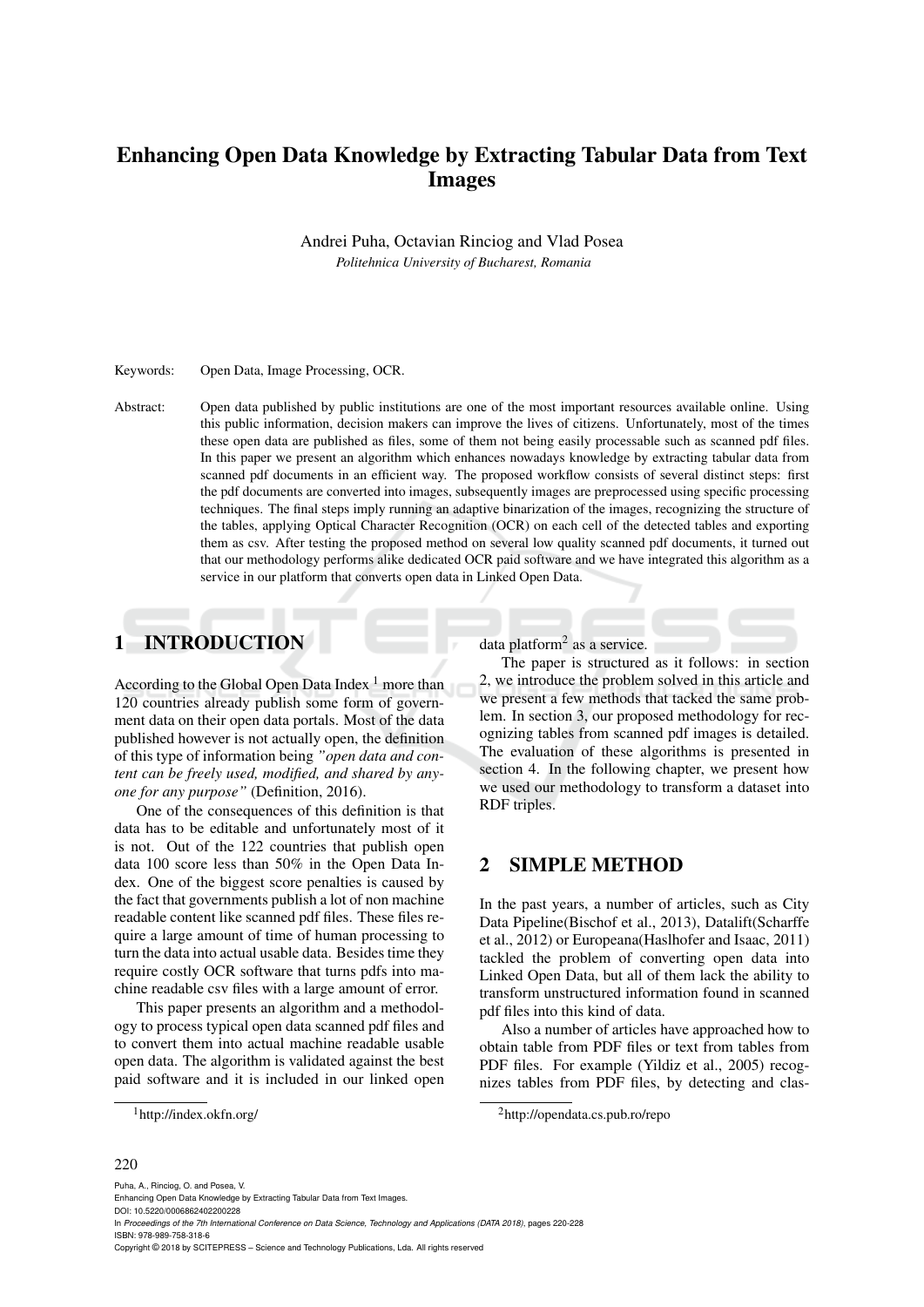sifing lines as table lines, single lines and unknown lines. (Oro and Ruffolo, 2009) recognizes tables by finding cells in a 2-dimensional grid. Both of them are sensible on the page angle. (Hassan and Baumgartner, 2007), (Constantin et al., 2013) or (Fang et al., 2011) are also examples of papers tackling the same problem for different use cases.

The simplest approach for converting pdf documents into machine-encoded text implies an application of an Optical Character Recognition (OCR) on the file as it is. For our purpose, we used Tesseract (Smith, 2007). This software is an optical character recognition engine for various operating systems and is considered one of the most accurate open source engine currently available. Tesseract cannot directly handle pdf files, but it takes as input only one image file at a time. We simply converted the pdf document into image files and then we performed OCR on each page. Our goal is to extract tabular data from these images, but the output files contained only unreadable information, to say nothing of any table structure. In order to obtain useful knowledge from scanned documents, we started to improve text quality from images and we developed an algorithm for detecting and extraction of tabular data since Tesseract failed preserving the structure of the tables.

# 3 PROPOSED METHODOLOGY

As stated, the purpose of this article is to identify and extract tabular data from images. In order to accomplish this, we developed a novel workflow, which consists of several layers, explained in this chapter. The proposed methodology for enhancing open data knowledge by extracting this tabular data from pdf documents is illustrated in Figure 1 and is fully described in this section.

Our input consists of pdf documents that contain data tables and also plain text. Each of the input file have the following properties:

- The pdfs are not image over text. Each page of the pdfs is a big image.
- The quality of scanned pages is very poor. Each page can have a skew angle and also a lot of noise.
- There is no delimitation between plain text and tables.
- Tables have borders.

## 3.1 Converting PDF into Images

Open source OCR software cannot perform directly on a pdf document. Considering that the input files

must be either tiff or png files, a conversion of pdf into images is required and since the open source OCR engine does not have the ability to process multiple images, we want each page of the PDF to be its own image file. We used Ghostscript<sup>3</sup> for converting a pdf document into 600 dpi high resolution bmp images.

### 3.2 Preprocessing

When we perform an OCR operation on an image containing text, we want to obtain a good quality output, namely the text extracted should accurately match up with the text the image actually contains. Due to poor quality images, one might not get the expected output. In most of the cases, the input files contain image noise which can lead to a significant reduction of accuracy. Scanned pdf documents might also have been slightly rotated during their digitization. A series of image processing operations are necessary before going further (Bieniecki et al., 2007). Below follows a detailed step-by-step description of the preprocessing algorithm that consists of an application of noise removal and deskewing.

*Step 1* Noise is random variation of brightness or color in an image that can make the text of the image more difficult to read. We removed the noise by applying blur and then sharpen on the image, since blur reduce detail levels.

*Step 2* A skewed image is when a page has been scanned not straight. We rotated the image in order to obtain horizontal text lines using a skew angle. To compute the skew we find straight lines in the text. In a text line, we have several letters side by side. Therefore, lines should be formed by finding long lines of white pixels in the image. We find lines in the image by applying the probabilistic Hough transform (Duda and Hart, 1972), which returns a vector of lines. We iterate through this vector of lines and calculate the angle between each line and the horizontal line. The skew angle is equal to the mean angle of all lines converted from radians to degrees,as stated in (Rezaei et al., 2013).

### 3.3 Adaptive Binarization

As a final step before extracting data, the enhanced images need to be binarized. Our method consists of applying three steps in order to get the final B/W image , as shown in fig. 2.

*Step 1:* A median filter is used to eliminate small noisy areas as well as smoothing the background texture and enhancing the contrast between background and text areas.

<sup>3</sup>http://www.ghostscript.com/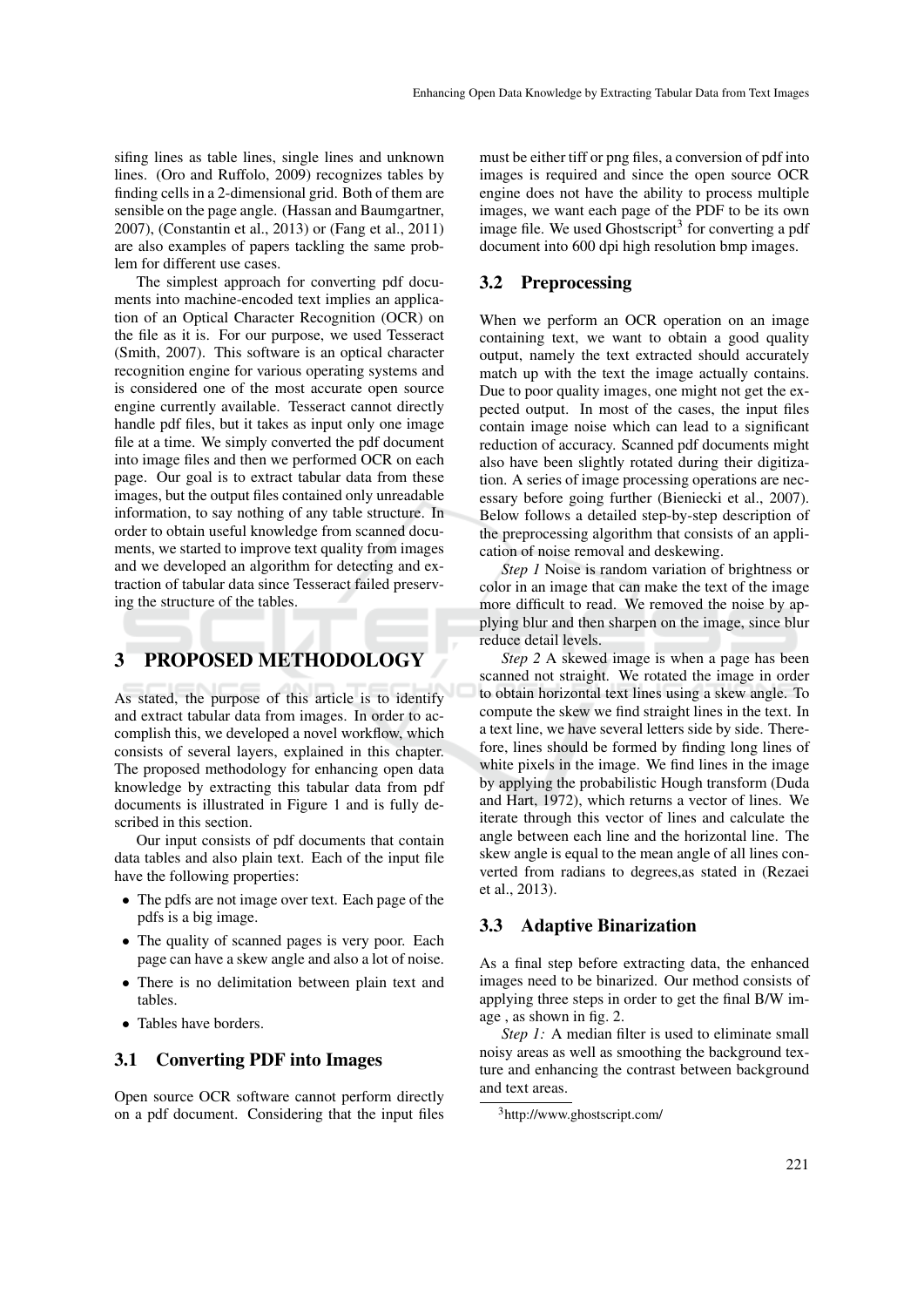

Figure 1: Block diagram of the proposed methodology.

*Step 2:* Wolf & Jolion's (Wolf and Jolion, 2004) approach for adaptive thresholding is suitable for our documents since this method is based on a criterion of maximizing local contrast and it is derived from Niblack's method (Niblack, 1985). After experimental work on low quality images, we suggest fixing *k* to 0.5, *R*, the dynamics of the standard deviation, to 128 and the windows size to 40 ∗ 40.

*Step 3:* We proceed to postprocess the resulting binary image in order to eliminate noise and small black spots which might appear after the adaptive thresholding and can be erroneously picked up as extra characters, especially if they vary in shape and gradation. A shrink filter (Gatos et al., 2006) is used to remove noise from the background. The entire binary image is scanned and each foreground pixel is examined. If  $P_{sh}$  is the number of background pixels in a sliding  $n * n$  window, which has the foreground pixel as the central pixel, then this pixel is changed to background of  $P_{sh} > k_{sh}$  where  $k_{sh}$  can be defined experimentally. A sequence of two morphological transformations, a gradient followed by a dilation, is used to remove small spots from the background. We find contours in the resulting image after applying this sequence and eliminate only those whose area do not exceed a threshold value.

## 3.4 Table Detection and Data Extraction

Performing OCR on the entire document after the adaptive thresholding step, leads us to a file which contained unstructured information and also multiple blank spaces. In order to solve this problem, we tried at first to remove the cell borders (i.e. long horizontal and vertical lines). The output text file contained consistent information, but the software compressed all white spaces into a single empty space. One possible approach to retain the relationship between cells was to draw a unique character, like '%' on each cell boundary, something the OCR software would still recognize and that we could use later to split the resulting strings. But we faced two other problems: a) we could not distinguish between regular text and table information, b) the structure of the table was not preserved if it contained cells which span multiple rows.

Then we tried the opposite approach which implies locating the horizontal and vertical lines on each page (i.e. long runs of black pixels) and splitting the page using the line coordinates. Due to the fact that resulting images from converting pdf files do not contain tables with solid black borders (i.e. the cell borders are not always solid black nor continuous) as expected, this method has failed.

Our proposed solution solve both problems which arose by using nave approaches. It implies scanning the whole page in order to find blocks of text and then identifying the tables. Each table is cropped and split into cells which are used to recover the table structure. Finally, an OCR operation is performed on each cell individually and the output text is printed to a csv file. The workflow of this method is visualized in Figure 3.

The algorithm is divided into four distinct steps, as follows.

#### 3.4.1 Step 1: Finding Blocks of Text in an Image

Given an image containing plain text and tables, no information about the used font or the style of the font (such as bold or italics) is available. Not having any information about the used font or the page formatting is not a difficulty for our proposed algorithm as one would imagine. In order to enclose each word with a rectangular area, we apply two morphological transformations, a gradient transformation followed by a dilation which will horizontally connect each component (i.e. region of words). Then we find the external contours in the resulted binary image. Each up-right rectangular contour is encoded with four points. We sort the array of contours in top-down and left-right order using the top-left coordinates of the corner of each contour. Then an iteration through the array of contours is performed in order to select only those contours whose area exceeds a threshold value (e.g. 3000px in our case) and its region have at least 45% of non-zero pixels (i.e. text). A text block is uniquely described by a contour. The flow of the algorithm is visualized in Figure 4.

#### 3.4.2 Step 2: Identifying Tables

The goal is to separate table elements from non-table elements on the page. The algorithm will proceed to identify tables by iterating through the vector of contours and check each one's properties. In order to reveal a contour properties, a series of operations are performed on each text block surface.

The first step is to invert the colors of the text block surface since we will focus on the white pixels.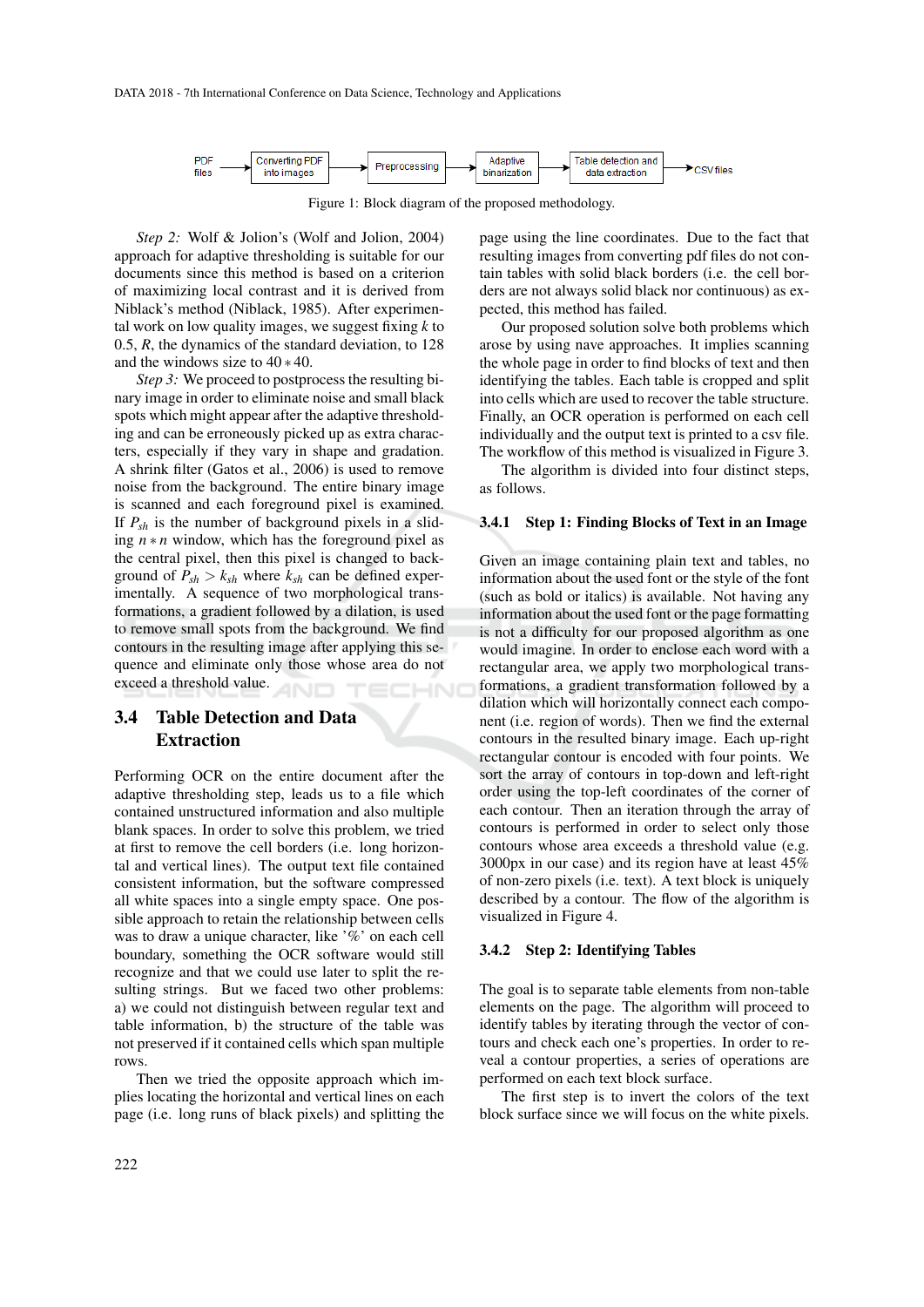|            | Nr.                                                                                                                                        | MONITORUL OFICIAL AL ROMÂNIEI, PARTEA I, Nr. 233/6.IV.2015 |                  |                   | Nr. do                | Ane desidsurată            |
|------------|--------------------------------------------------------------------------------------------------------------------------------------------|------------------------------------------------------------|------------------|-------------------|-----------------------|----------------------------|
|            | Adresa imobilului<br>crt.                                                                                                                  |                                                            | Anul construirii | Regim de Inâlțime | apartamento           | (mp)                       |
| (a)        | 9<br>Str. Ion Brezoianu nr. 38                                                                                                             | sectorul 1                                                 | 1935             | S+P+5E            | 9                     | 1.542                      |
|            | Str. Batisto nr. 5<br>10                                                                                                                   | sectorul 2                                                 | 1933             | 2S+P+10E          | 26                    | 3.065                      |
|            | 11<br>Str. Sperantei nr. 24                                                                                                                | sectorul 2                                                 | 1940             | S+P+6E            | 11                    | 1.600                      |
|            | A.2 Municipiul Câmpina, județul Prahova<br>Caracteristici macroseismice ale amplasamentului - ag = 0,35 g1)                                |                                                            |                  |                   |                       |                            |
|            |                                                                                                                                            | finding blocks of text in the image                        |                  |                   |                       |                            |
|            |                                                                                                                                            | MONITORUL OFICIAL AL ROMÂNIEI, PARTEA I, Nr. 233/6.IV.2015 |                  |                   |                       |                            |
|            | Nr.<br>Adresa imobilului<br>crt.                                                                                                           |                                                            | Anul construirii | Regim de Inâlțime | Nr. de<br>apartamente | Ane desfașurată<br>(mp)    |
|            | 9<br>Str. Ion Brezoianu nr. 38                                                                                                             | sectorul 1                                                 | 1935             | S+P+5E            | 9                     | 1.542                      |
|            |                                                                                                                                            |                                                            |                  |                   |                       |                            |
|            | 10<br>Str. Batiste nr. 5                                                                                                                   | sectorul 2                                                 | 1933             | 2S+P+10E          | 26                    | 3.065                      |
|            | 11<br>Str. Speranței nr. 24<br>A.2 Municipiul Câmpina, județul Prahova<br>Caracteristici macroseismice ale amplasamentului - ag = 0,35 g11 | sectorul 2                                                 | 1940             | $S+P+6E$          | 11                    | 1.600                      |
|            |                                                                                                                                            | identifying data table                                     |                  |                   |                       |                            |
|            | Nr.<br>Adresa Imobilului<br>crt.                                                                                                           |                                                            | Anul construirii | Regim de Ináltimo | Nr. de                | Ane desfasurata            |
|            | 9<br>Str. Ion Brezolanu nr. 38                                                                                                             | sectorul 1                                                 | 1935             | S+P+5E            | apartamente<br>9      | (m <sub>D</sub> )<br>1.542 |
|            | 10<br>Str. Batiste nr. 5                                                                                                                   | sectorul 2                                                 | 1933             | 2S+P+10E          | 26                    | 3.065                      |
|            | 11<br>Str. Speranței nr. 24                                                                                                                | sectorul 2                                                 | 1940             | S+P+6E            | 11                    | 1.600                      |
| (b)<br>(c) |                                                                                                                                            | splitting data table into cells                            |                  |                   |                       |                            |
|            | Nr.<br>Adresa imobilului<br>crt.                                                                                                           |                                                            | Anul construirii | Regim de Ináltimo | Nr. de<br>apartamente | Ane desfäsurata<br>(mp)    |
|            | $\mathbf{9}$<br>Str. Ion Brezoianu nr. 38                                                                                                  | sectorul 1                                                 | 1935             | $S+P+5E$          | $\mathbf{9}$          | 1.542                      |
|            | 10 Str. Batiste nr. 5                                                                                                                      | sectorul <sub>2</sub>                                      | 1933             | 2S+P+10E          | 26                    | 3.065                      |
| (d)        | 11 Str. Sperantei nr. 24                                                                                                                   | sectorul 2                                                 | 1940             | $S+P+6E$          | 11                    | 1,600                      |

Figure 3: The workflow of the proposed method for table detection: (a) input image, (b) blocks of text found in the image, (c) identified data table, (d) detected table cells, (e) resulted csv file.



Figure 4: The intermediate results during finding blocks of text : (a)input image , (b) gradient morphological transformation, (c) dilation morphological transformation, (d) final result.

Then a Gaussian blur is applied in order to smooth the edges of letters. The third step implies detecting all the edges by applying the Canny edge detector on the current text block surface. At this point we might get an image with potential holes between the edge segments, so we remove them by using a dilation morphological transformation. Finally, we find the external contours in the resulted image. If there it is only one contour, then we approximate a polygonal curve of this contour. If the polygon has four vertices and its area exceeds a threshold value (e.g. 300 in our case), then the current block of text is actually a table, otherwise it is not. The flow of the algorithm is visualized in Figure 5.

### 3.4.3 Step 3: Splitting Tables into Cells

The goal is to assign each cell a boundary contour. The algorithm follows a few steps: first it inverts colors of image, then it detects vertical and horizontal lines by applying an opening morphological transformation and stores that result into a mask matrix with the same size as input image. The next step implies retrieving all the contours from the mask. Then an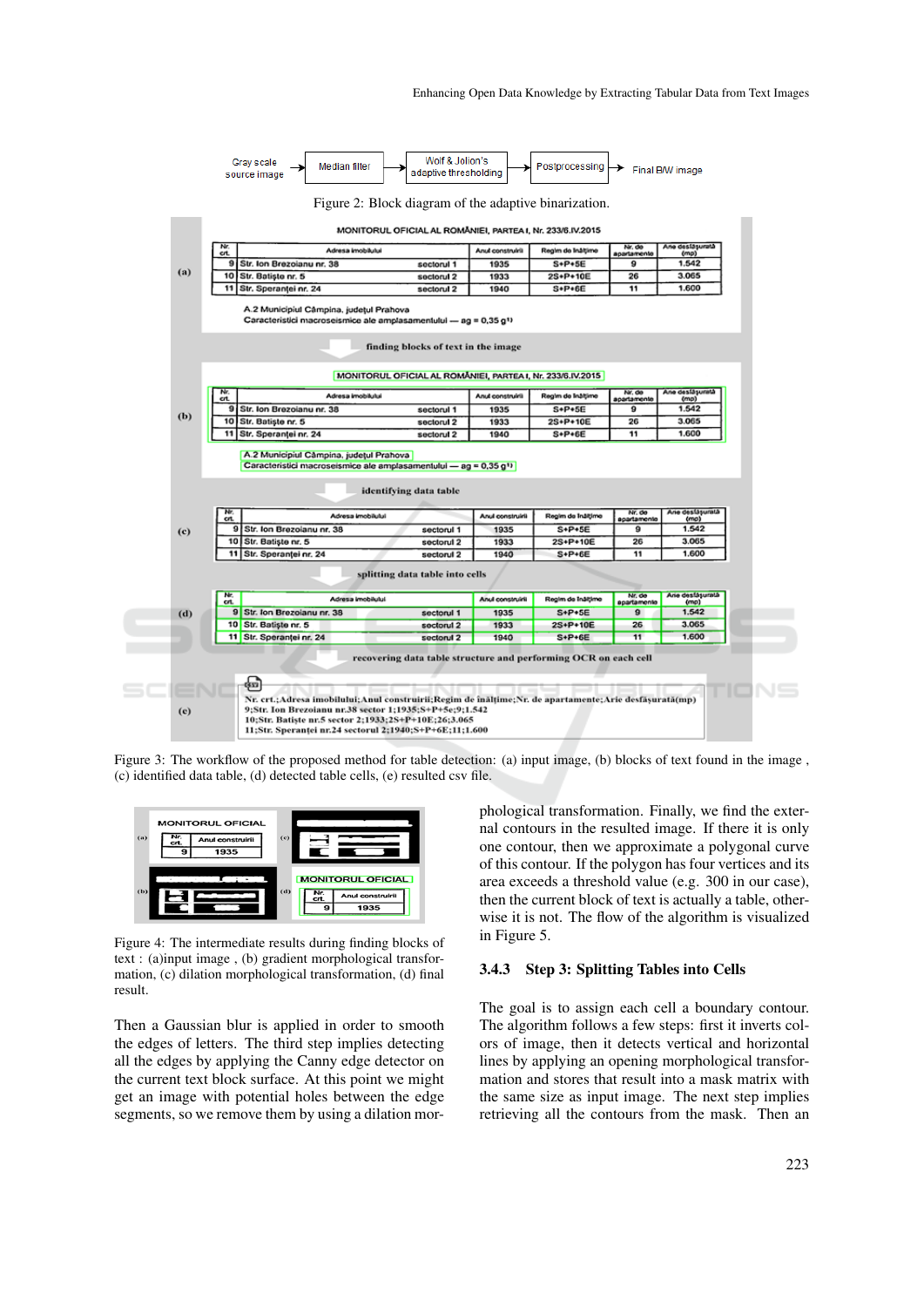

Figure 5: The flow of algorithm for a data table: (a) input surface, (b)inverted image, (c) blurred image, (d)canny edge detector, (e)dilation morphological transformation, (f) external contour.

iteration through the array of contours is performed in order to select only those contours whose area exceeds a threshold value (e.g. 300 in our case). It is worth mentioning that each cell is stored as an array of points since each contour is stored as an array of points. The flow of the algorithm for splitting detected table into cells is visualized in Figure 6.



Figure 6: Splitting table into cells: (a) input image, (b) inverted image, (c)detected vertical lines, (d) detected horizontal lines , (e) mask created by merging vertical with horizontal lines ,(f) detected cells.

### 3.4.4 Step 4: Recovering the Table Structure

At this point we have an array containing all table cells. Iterating through the array and applying OCR software on each cell seems to be a straightforward solution, but since the array is unordered (i.e. cells do not preserve the table structure) this will lead to unstructured information. In order to recover the table structure, our goal is to read a table just like reading out the elements of a matrix row by row. This way we will always know which row follows another one and also the order of each cell in each row. To accomplish this, let us first consider the following subsections:

#### 3.4.5 Getting a Reference Cell

We need a reference cell to know from where to start reading a table. Intuitively, it can be any cell as long as it is part of the table, but we will see that choosing the right cell is an important step in our algorithm. The reference cell has to be a header cell because the table header is fixed and it describes the table structure. Also, every cell on the same column with the one given as reference should not span multiple rows. We chose the first top-left cell for some reasons: a) in

some cases the first cell of the header is blank and does not span multiple rows, b) in other cases it is used as a row counter and also does not span multiple columns, c) all cells on the first column indicate the beginning of the row they belong and their height are equal to the maximum height of the row.

Getting the top-left cell from an array containing all table cells is pretty simple. Since every cell is actually an array of 2D points, we calculate the up-right bounding rectangle of each point set (i.e. a cell) which is denoted by its top-left corner, as well as width and height of the rectangle. Finding the top-left cell is the same as finding the minimum value from the array by comparing the axis values of each corner (i.e. a point).

#### 3.4.6 Getting the Cells on the Same Column as the Reference One

The lack of perfectly aligned borders is a common problem with scanned tables. The main idea behind this algorithm is taking into consideration only those cells whose top-left corner are within a xaxis interval. This x-axis interval, called *"the desired lane"*, is set using the top-left corner coordinates of the reference cell as follows  $[cell_{reference}.x$ *threshold*, *cell<sub>ref erence*. $x$ +*threshold*]. The decision of</sub> adding a x-axis threshold was made based on the fact that due to border width, after the process of table splitting, two cells might have top-left corners with slightly different coordinates, even though visually there are on the same column. In order to get the cells on the same column as the reference one, first we find the top-left corner coordinates of the reference cell by calculating its bounding rectangle. Then we iterate through the array which holds the table cells contours and check if each cell has the top-left corner on the desired lane. If so, we add it to the result array. In the end we sort the array in ascending order by each cell y-axis value. We want to keep them in the same order as they appear in the table. After applying this algorithm, iterating through the result array it is like top-down reading a column of a matrix (in this case the first column) cell by cell.

#### 3.4.7 Getting the Cells on the Same Row as the Reference One

The process of getting the cells on the same row as the one given as reference works much alike the process of getting the cells on the same column as the reference one, with two major exceptions: the decision if a cell top-left corner is on the desired lane is made based on its y-axis value, there will be a horizontal lane with its height set to  $[rect_{reference}.y - threshold, rect_{reference}.y +$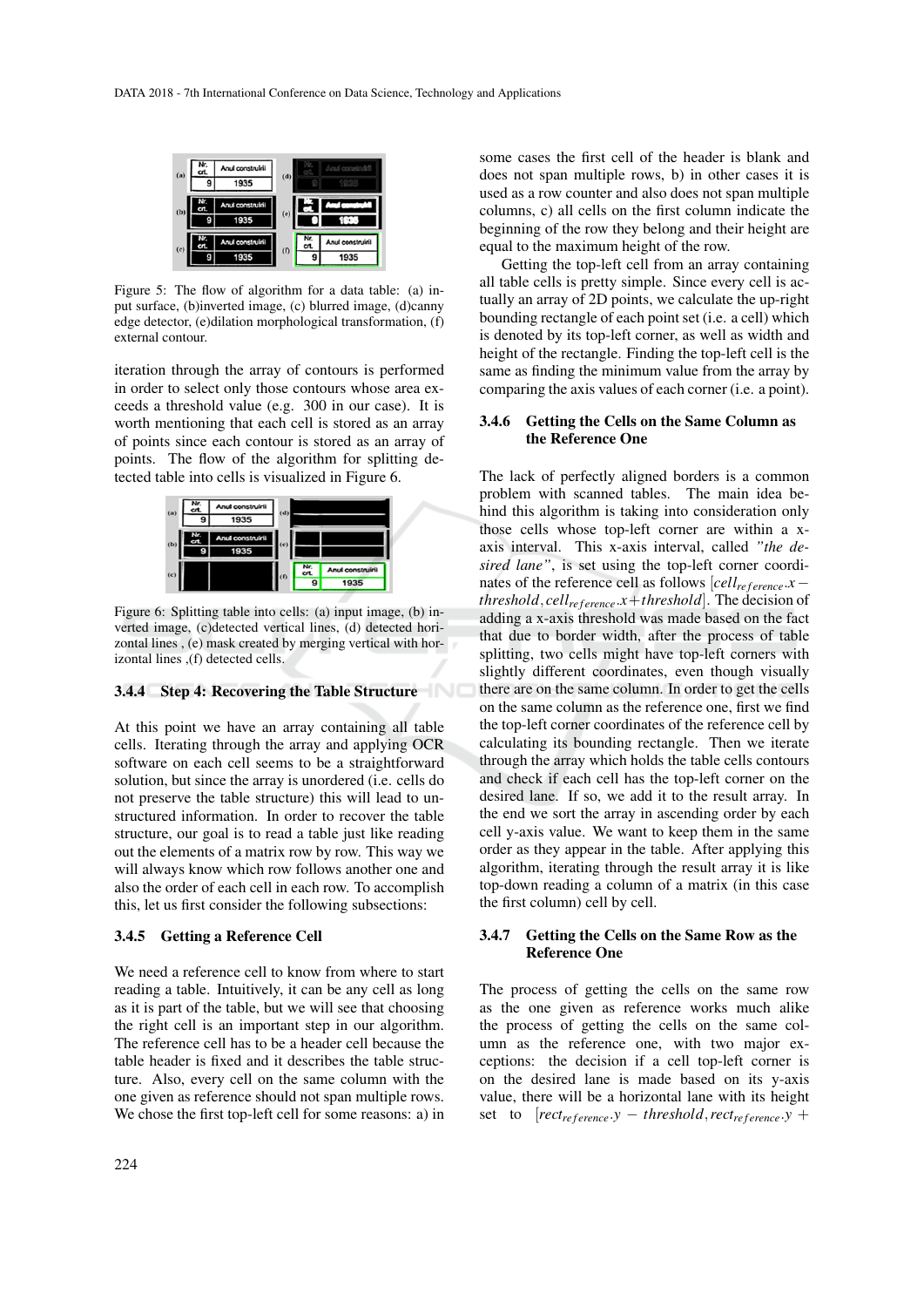*rect<sub>ref erence*.*height* + *threshold*. We increased the</sub> right limit of the lane in order to include those cell which span multiple rows.

Given the example presented in Figure 7, let's say we want to select all cells on the 4th row (i.e. all cells denoted by green marked letters). We will use the first cell of the row as reference.

The right limit of the desired line should be large enough to cover all spanned rows (e.g. cells denoted by L and M letters) and narrow enough not to cover others cells from the next row (e.g. cell denoted by T letter). The table borders might be not straight lines, as showed in this example. If we set the limit to  $rect_{reference}$ .*y* + *threshold* as we did in the previous subsection, then the algorithm might not be able to identify all cells from the required row. But if we set the limit to  $rect_{reference} \cdot y + rect_{reference} \cdot height$  just to cover all cells of the row, we might get cells from the next row. To solve both problems, we set the limit to  $rect_{reference} \cdot y + rect_{reference} \cdot height + threshold.$ 

#### 3.4.8 Removing Cell Borders

Due to table cropping, the cells surfaces have dark borders around them. These can be erroneously picked up as extra characters, especially if they vary in shape and gradation. In order to get good quality output from OCR software, we might remove those borders, as follows: first we create a mask with the same size as the input cell, then we apply Otsu's thresholding method succeeded by a dilation morphological transformation to make small borders more visible, then we find line segments in this binary mask image using the probabilistic Hough transform which returns a vector of lines. We iterate through this vector of lines and we remove from the cell image (i.e. changing line color to white) only those lines which are placed on the cell borders within a threshold.

#### 3.4.9 Arranging Cells in Rows

It is clear that an ordinary ascending sort of the array containing row cells does not lead to the expected result in all cases. Our algorithm is focusing on those cells which do not span multiple rows and it is divided into three distinct steps: a) sort the array containing row cells in ascending order by each cell x-axis value, b) iterate through the array and try to group those cells with top-let corner on (almost) the same x-axis; we use a threshold value since the borders are not perfectly aligned, c) sort the elements of group in ascending order by each cell y-axis value and add it to the result array

It is worth mentioning that, of course, every cell which span multiple rows will be the single element

of a group. Basically, after the algorithm has finished arranging the cells, we will get an array with numberof-table-columns elements of cell groups. Each group consist on only those cell belonging to the same column in the context of the current row.

In Figure 8, cells with numbers 1, 2, 7 and 8 span two rows: cells with numbers 3 and 4, and cells with numbers 5 and 6 respectively. After the first step of the algorithm, the array will contain cells in the following order: [1, 2, 3, 4, 5, 6, 7, 8].

The second step will group these cells as follows: as long as the next cell has the top-left corner xaxis coordinate between *cellcurrent*.*x* −*threshold* and  $cell_{current}.x + threshold, add it to the current group$ and repeat this step with the next cell, otherwise create a new group and move to the next cell. After this step, we will have the following structure: [[1], [2], [3, 4], [5, 6], [7], [8]], where the inside arrays denotes a group of cells. As we can notice, the third and fourth groups have two elements. The third step implies sorting of each group elements, but in this case they are already ordered as we desired.

We have previously introduces the idea of reading tables just like reading out the elements of a matrix, row by row from a starting entry. In the following, we will make use of these five functions in order to explain how the table structure recovery algorithm works.

As shown in Figure 9, the process of recovering table structure begins with getting the reference cell. Then we will find all cells on the same column as the one given as reference using the function described in the second subsection and start looping through the resulted array. At each iteration, we will use the third section function to obtain all cells on the same row as the current one and arrange them using the fourth section function. From now we assume that the cells of the current row fit the table structure and we start iterating the array and outputting the extracted data as follows: first we will find the maximum number of rows spanned by a cell which is equal to the maximum number of elements of a group (i.e. rowspan), then we will use idx variable iterator going from zero to rowspan and at each step we will also iterate through each group; if a group has an element with index idx, then the algorithm will output a field separator and extract data from that cell after removing its borders using the fifth function, otherwise it will just output a field separator.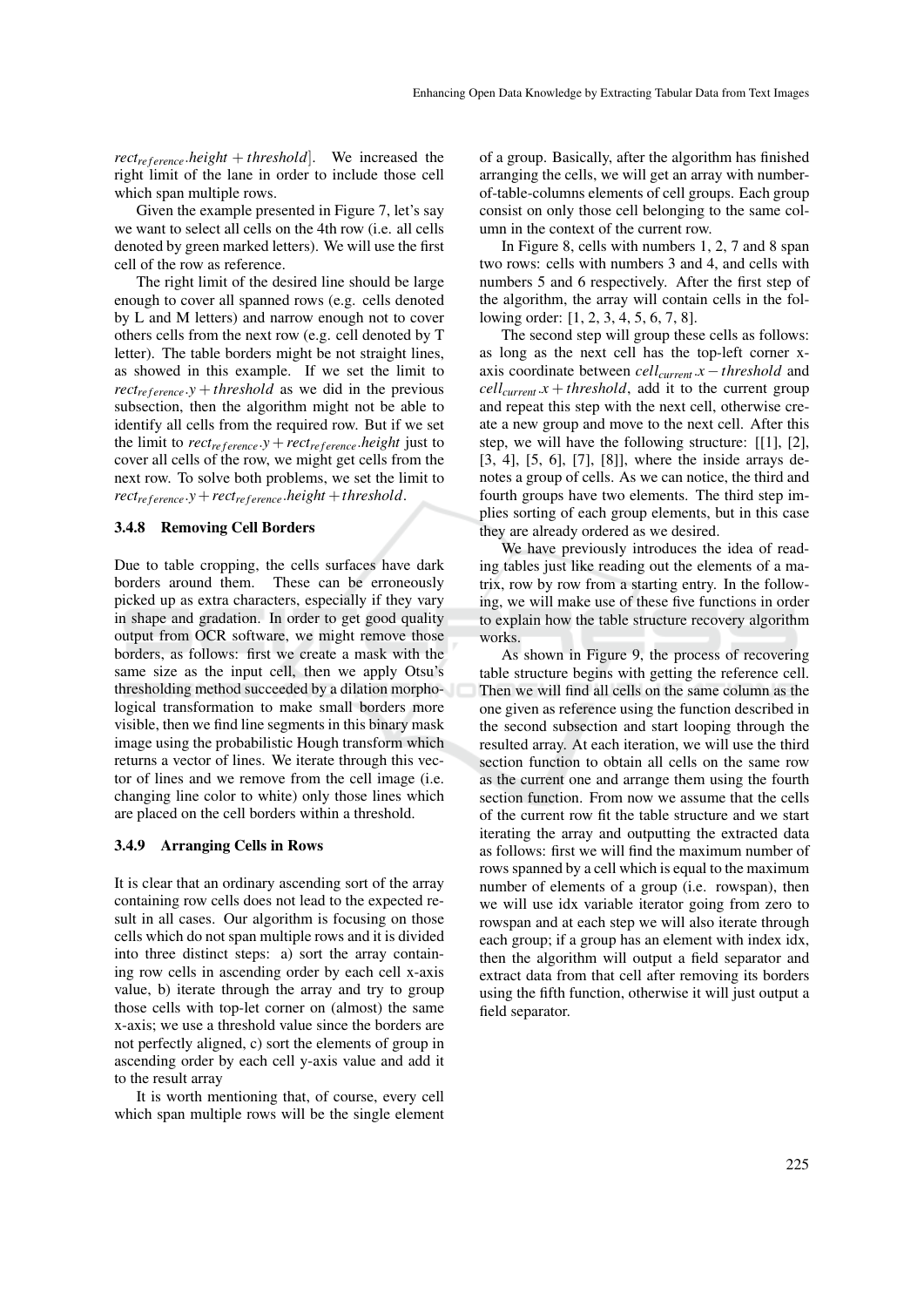| Nr.<br>cn. | Adresa imobilulu:                       |            | Anul construire | Regim de înătime | Nr. de<br>apartamente | Arie desfasurată<br>(m <sub>D</sub> ) |
|------------|-----------------------------------------|------------|-----------------|------------------|-----------------------|---------------------------------------|
|            | 1   Calea Victoriei nr. 101, corp A+B   | sectorul 1 | 1938            | S+P+10E          | 95                    | 7.572                                 |
|            | 2 <sup>1</sup><br>N. Bálcescu nr. 32-34 | sectorul 1 | 1935            | $S+P+9E$         | 45                    | 6.996                                 |
|            |                                         | sectorul 1 | 1935            | $S+P+8E+Ms$      | 90                    | 10.593                                |
|            | 3 Str. Boteanu nr. 3A-3B                |            | 1936            | $S+P+7E$         |                       |                                       |
|            | Stirhei Vortă nr 20<br>4 K              | sectorul 1 | 1935            | $S+P+6E+Ms$      | 33                    | 4.250                                 |

| 3 Str. Boteanu nr. 3A-3B | sectorul 1 | 1935<br>O | S +P+8E+Ms                           | 10.593<br>90 |
|--------------------------|------------|-----------|--------------------------------------|--------------|
|                          |            |           | $\sim$ $\bullet$ $\bullet$<br>S+P+7E |              |

Figure 7: The desired horizontal lane.

Figure 8: Example of row with cells which span multiple rows.

| 3 Str. Boteanu nr. 3A-3B | sectorul 1                                | 1935<br>1936                 | $S+P+8E+Ms$<br>$S+P+7E$              | 90         | 10.593           |
|--------------------------|-------------------------------------------|------------------------------|--------------------------------------|------------|------------------|
| (11"3")<br>œ             | {(1) "Str. Boteanu nr. 3A-3B sectorul 1"} | $(11'$ 1935",<br>[2] "1936"} | ${[11"5+P+8E+Ms"$<br>$[2]$ "S+P+7E"} | ${11"90"}$ | ${11''10.593''}$ |

Figure 9: Graphical representation of the algorithm.

Table 1: Increasing accuracy of the proposed method Levenshtein distance.

| Documents  | Without spell correction | Lev dst 1 | Lev dst 2 | Lev dst 3 | Lev dst $4$ | Lev dst 5 |
|------------|--------------------------|-----------|-----------|-----------|-------------|-----------|
| Document 1 | 95%                      | $97\%$    | 98%       | 99%       | 99%         | 100%      |
| Document 2 | 90%                      | 93%       | 95%       | 95%       | 96%         | $97\%$    |
| Document 3 | 89%                      | 93%       | 95%       | 95%       | 96%         | 96%       |
| Document 4 | 82%                      | 90%       | 92%       | 93%       | 94%         | 96%       |
|            |                          |           |           |           |             |           |

## 4 EXPERIMENTAL RESULTS

We have applied the proposed method to a group of scanned pdf documents and promising results were achieved.

We used Tesseract-OCR on the original plain text image and then on the each image resulted after applying the first three steps of our approach to measure the improvement in accuracy, as shown in Table 2. The text generated by the used OCR software is matched with the correct text to determine the number of words needed to correct the generated text. This gives us the number of errors. If there are n words in the correct text, then the word accuracy is defined by Equation (1).

$$
\left(\frac{n-errors}{n}\right) * 100 = accuracy \tag{1}
$$

We tested the proposed method on four scanned pdf documents containing data tables and compared the results with those obtained by running two paid OCR software. The accuracy of each method is shown in Table 3. The properties of each document (number of pages, tables and words) are shown in Table 4

As we can see in Table 3, our method performed much better than DynamSoft and almost as good as

Abbyy FineReader. To improve the performance of the proposed algorithm, we used a domain specific corpora and performed a spell check over the generated text. Table 1 shows the accuracy we got with different Levenshtein distances .

As we can see in Table 1, using a Levenshtein distance of 1 we obtain an overall accuracy as good as FineReader, while using a distance of 2 the overall accuracy was much better.

# 5 HOW USEFUL IS THIS ALGORITHM?

In Romania, all open data issued by different public institutions should be published on National Open Data portal<sup>4</sup>. The purpose of this portal is to gather in the same place all public data, which can be used further by interested citizens. This information is published as files with different formats. Unfortunately, among these files there are scanned pdf files, containing important data.

One of the most important information that can be found in one type of files is the list of buildings that are in danger of collapsing in the case of an earth-

<sup>4</sup>http://data.gov.ro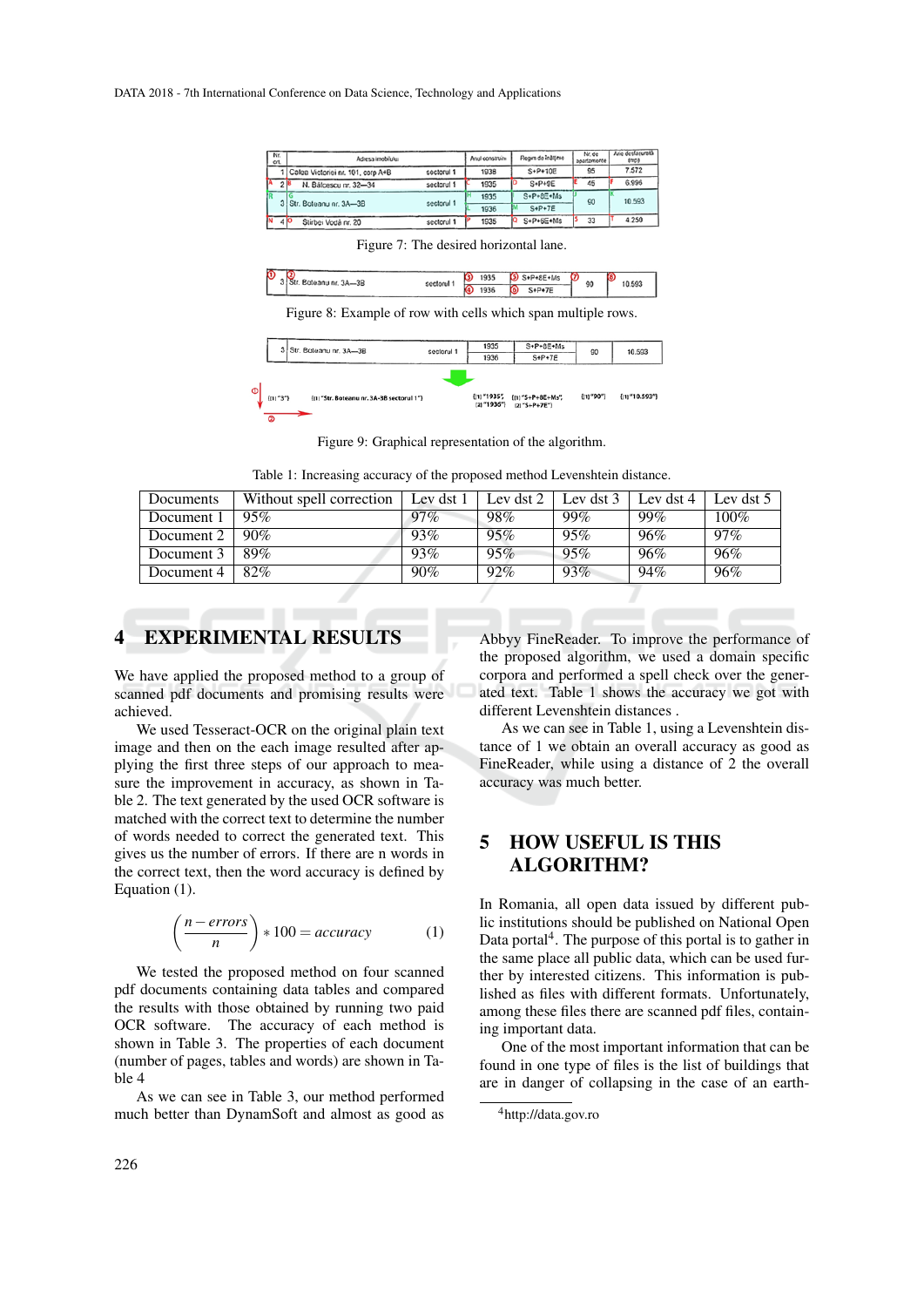|  |  |  |  |  | Table 2: Word accuracy after each step of the proposed method (plain text without detected tables). |  |
|--|--|--|--|--|-----------------------------------------------------------------------------------------------------|--|
|--|--|--|--|--|-----------------------------------------------------------------------------------------------------|--|

| Document                | Simple pdf | Ghostscript | Preprocessing | Adaptive     |
|-------------------------|------------|-------------|---------------|--------------|
|                         | conversion | conversion  | step          | binarization |
|                         |            | step        |               | step         |
| Plain text pdf document | $2\%$      | 78%         | 87%           | 95%          |

| Method          | Document 1 | Document 2 | Document 3 | Document 4 |  |  |  |
|-----------------|------------|------------|------------|------------|--|--|--|
| Dynamsoft       | 64%        | 54%        | 56%        | 49%        |  |  |  |
| FineReader      | 92%        | 93%        | 93%        | $97\%$     |  |  |  |
| Proposed method | 95%        | 90%        | 89%        | 82%        |  |  |  |

Table 3: OCR evaluation.

Table 4: Properties of tested documents.

|            | Pages | <b>Tables</b> | Words |
|------------|-------|---------------|-------|
| Document 1 |       |               | 176   |
| Document 2 | 10    | 10            | 879   |
| Document 3 | 15    | 56            | 3534  |
| Document 4 | 64    |               | 38999 |

quake. This list is published in a law issued by the Romanian Government and in the open data portal, the laws are published as scanned pdf files. For developers, there is no easy way to integrate this list into their applications and by far the most important problem is that people can die, because this information is kept deep in a obscure text.

Using these pdf files as input for our algorithm, we managed to extract the tables containing all buildings from Romania that can collapse in the case of an earthquake. We extracted this list as csv files. Furthermore, using CSV2RDF4LOD<sup>5</sup> tool we transformed each row of the tables in a RDF resource, having multiple properties, such as address, building type and the construction year. We generated 2564 RDF resource, having more than 10 000 RDF triples.

We published these RDF triples in our Linked Open Data portal, exposing them for developers through a SPARQL engine <sup>6</sup>. This way, developers can implement different kind of applications, using a standard API, for example showing on a map which buildings can collapse in a case of an earthquake. The real benefit of this approach is that people can be informed better about their buildings and this can save lives in a case of an earthquake.

## 6 CONCLUSION

In this paper we presented an algorithm which enhances nowadays knowledge by extracting tabular data from scanned pdf documents in an efficient way. The proposed workflow consists of several distinct steps: a conversion of a scanned pdf documents into high resolution images, a preprocessing procedure of each image using specific processing techniques, an adaptive binarization of the images, recognizing the structure of the tables, applying OCR on each cell of the detected tables and exporting them as CSV.

Using this algorithm, we managed to extract relevant information from Romanian Government files, such as the list of buildings in danger of collapsing in the case of an earthquake. We exported the tables as csv files and we published each record as a RDF resource in a SPARQL engine, so that anyone can use this information freely, without any restriction.

## **REFERENCES**

- Bieniecki, W., Grabowski, S., and Rozenberg, W. (2007). Image preprocessing for improving ocr accuracy. In *2007 International Conference on Perspective Technologies and Methods in MEMS Design*, pages 75–80. IEEE.
- Bischof, S., Polleres, A., and Sperl, S. (2013). City data pipeline. *Proc. of the I-SEMANTICS*, pages 45–49.
- Constantin, A., Pettifer, S., and Voronkov, A. (2013). Pdfx: fully-automated pdf-to-xml conversion of scientific literature. In *Proceedings of the 2013 ACM symposium on Document engineering*, pages 177–180. ACM.
- Definition, O. (2016). Defining the open in open data, open content and open services. *Retrieved on July*, 16.
- Duda, R. O. and Hart, P. E. (1972). Use of the hough transformation to detect lines and curves in pictures. *Communications of the ACM*, 15(1):11–15.

<sup>5</sup>https://github.com/timrdf/csv2rdf4lod-automation/ <sup>6</sup>http://opendata.cs.pub.ro/repo/sparql